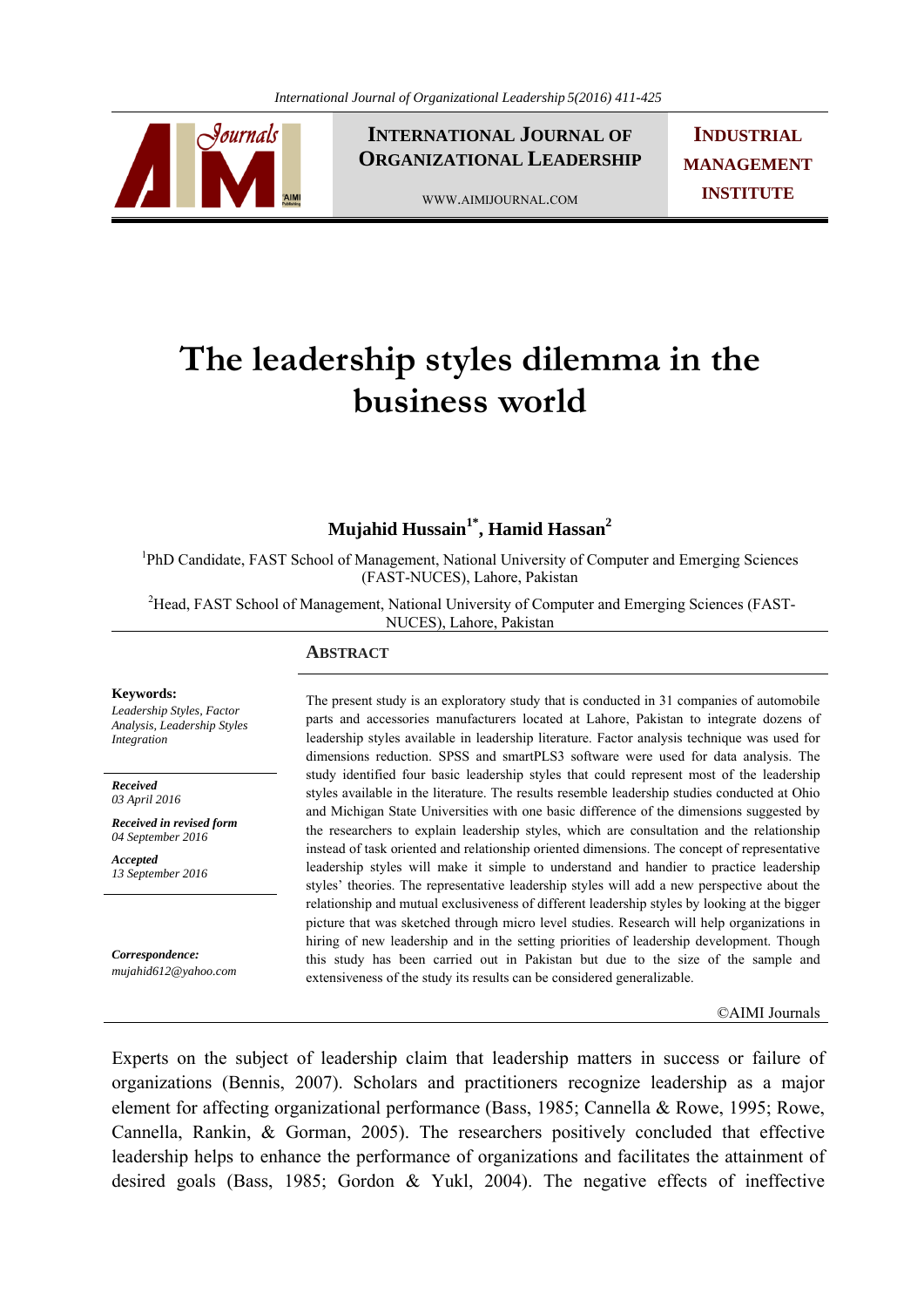leadership on performance of the organization and employees' attitudes also prove the importance and significance of effective leadership. A recent study conducted to examine the effects of ineffective leadership showed that there is a significant relationship between ineffective leadership and the negative aspects of employees' performance such as reduced output, bunking off, and negligence (Amabile, Schatzel, Moneta, & Kramer, 2004). Hence, where the effective leadership helps in enhancing the performance of organizations leading to the attainment of desired goals, the ineffective leadership has negative impact on organizational performance and attitudes of employees.

 The question now arises that what is the leadership? Gardner (1990) defined leadership as the process of persuasion by which an individual (or leadership team) induces a group to pursue objectives held by the leader or shared by the leader and his or her followers. Considering this definition to be effective in conveying the essence, it can be then said that leadership style is the way in which the followers are led. Therefore, the leadership style (if effective) may expand the performance of organizations and also help in the attainment of desired goals or (if ineffective) have negative impact on organizational performance and attitudes of employees. This strong relationship between leadership styles and organizational performance lured many scholars to study the phenomenon of leadership extensively that resulted into numerous leadership theories. Each theory suggests a different model and most often a different set of leadership styles for effectiveness of the leadership. The number of leadership styles in the leadership literature has been therefore, increasing as the study of leadership has evolved over the course of history.

 Which one of the various leadership styles a leader should choose to follow to boost the performance of organization and which style one should avoid so that the negative effects on performance and attitudes of employees are effectively controlled? Making a choice between leadership styles is extremely difficult because dozens and dozens of overlapping leadership styles are found in the leadership literature. All the scholars of leadership have been zooming in and discovering newer and newer leadership styles and only a few of them who tried to zoom out and integrate or find out representative (few manageable) styles did so by ignoring some of the paradigms, thus resulting into waste of huge amount of leadership research.

 In this study, we have made an attempt to suggest a new typology in order to merge all the leadership styles available in the literature into few manageable styles according to a generalized formula. This will make these styles easy to use for the busy leaders of today's business world. This sketching of the representative styles of leadership will be done on the basis of accumulations from large number of thinly focused modern studies defining several dozens of leadership styles without explaining their mutual exclusiveness. Several of the modern research endeavors on leadership are focused on distinct dimensions in close proximity that makes it difficult to define these dimensions in mutual exclusiveness. This study tooke into account the findings of these closes up attempts and zoom out to see the latest larger picture of leadership. This will help to compare the current sketch with the early studies that painted the broad outlines of leadership several decades back. This study makes a number of contributions to the literature on leadership. The concept of representative leadership styles will make it simple to understand and handier to practice leadership styles theories. The representative leadership styles will add a new perspective about the relationship and mutual exclusiveness of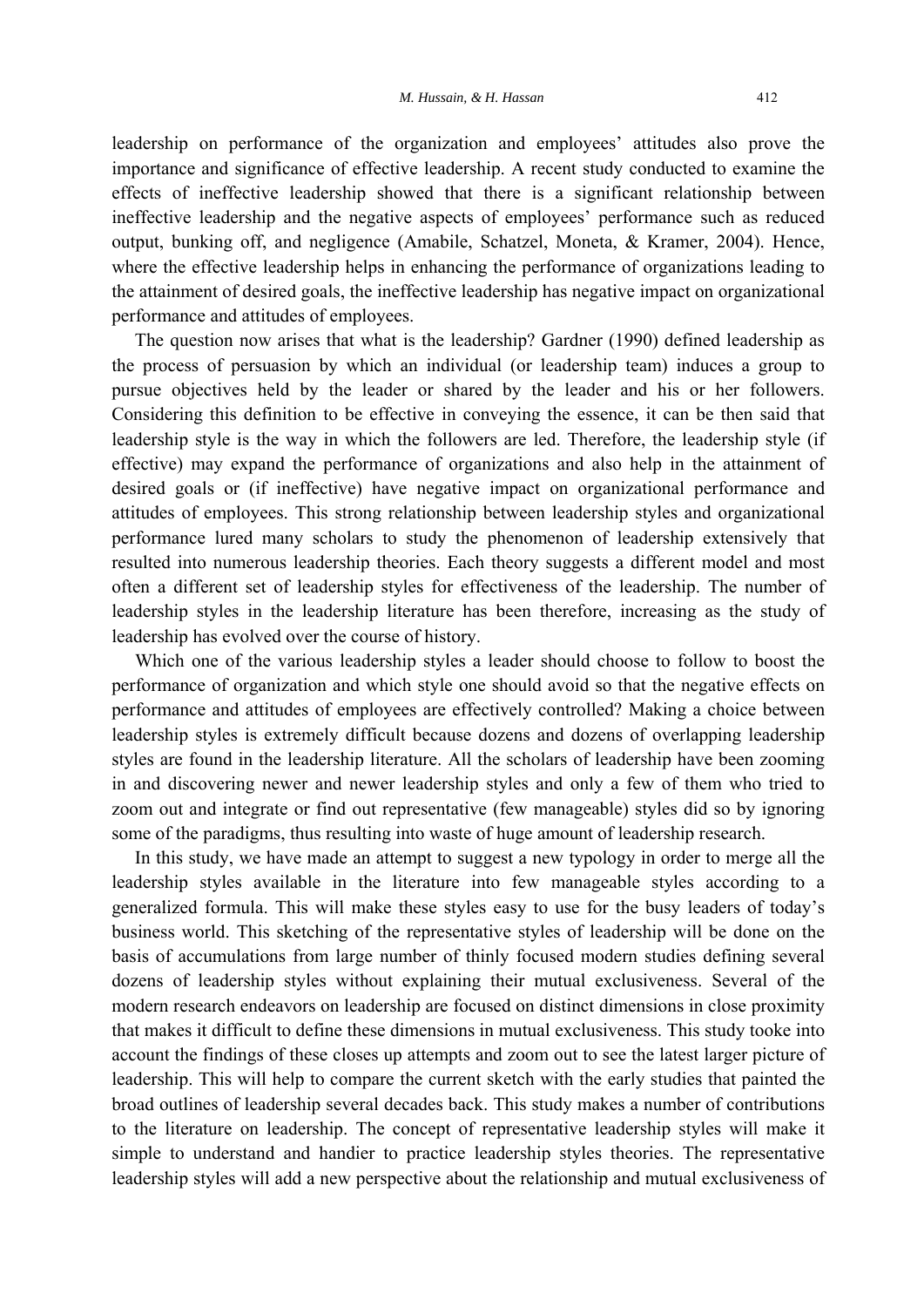different leadership styles by looking at the bigger picture that is sketched through micro level studies. Research will help organizations in hiring of new leadership and in the setting priorities of leadership development. While study has been conducted within special context of Pakistan, it is expected that its findings are generalizable due to size of the sample and extensiveness of the study.

### **The Research Problem**

With several dozens of leadership styles discussed in the literature, business leaders are confused as to what leadership style they need to follow. The dilemma extends into the domain of those who have to select leaders for various assignments in the organizations. The researchers posit that several dozens of leadership styles mentioned in the literature on leadership are in fact overlapping to a great extent, which can be represented by few basic styles. The research problem, therefore, is as follows:

What are the basic leadership styles, which can represent most of the leadership styles identified in the leadership literature?

#### **Research Hypotheses**

Based on the research problem, the following hypotheses are provided and guided the study: **H<sub>0</sub>:** The model described by 4 factors (integrated leadership styles) significantly (p-value <.05) represents all leadership styles commonly found in the literature.

**H1:** The model described by 4 factors (integrated leadership styles) does not significantly (pvalue<.05) represent all leadership styles commonly found in the literature.

#### **The Literature Review**

A large number of theories of leadership developed during the later decades of the last century have resulted into balkanization in the leadership research. These studies have recommended a variety of leadership styles that could be practiced for enhancing organizational performance. These studies, however, did not attempt to describe mutual exclusiveness of the recommended leadership styles. Too many leadership styles complicate the situation for leaders to decide which style to follow and which one not to follow. Some leadership styles discussed in the leadership literature presented in Table 1 give a glimpse of the problem.

#### **Integration of Leadership Styles**

Some scholars have tried to coalesce the theories by developing and testing leadership philosophies from earlier balkanized perspectives. A few major efforts in this direction are mentioned here.

#### **Leadership Studies by University of Iowa**

Under the direction of Lewin, Lippitt, and White these studies were carried out in 1939. The studies proved to be very important and illustrated three leadership styles. They studied the performance of three groups of ten years old boys. The studies identified authoritarian, democratic, and Laissez-fair leadership styles. This was an effort to comprehend various leadership styles based on scientific grounds but being a study on ten years old boys, it cannot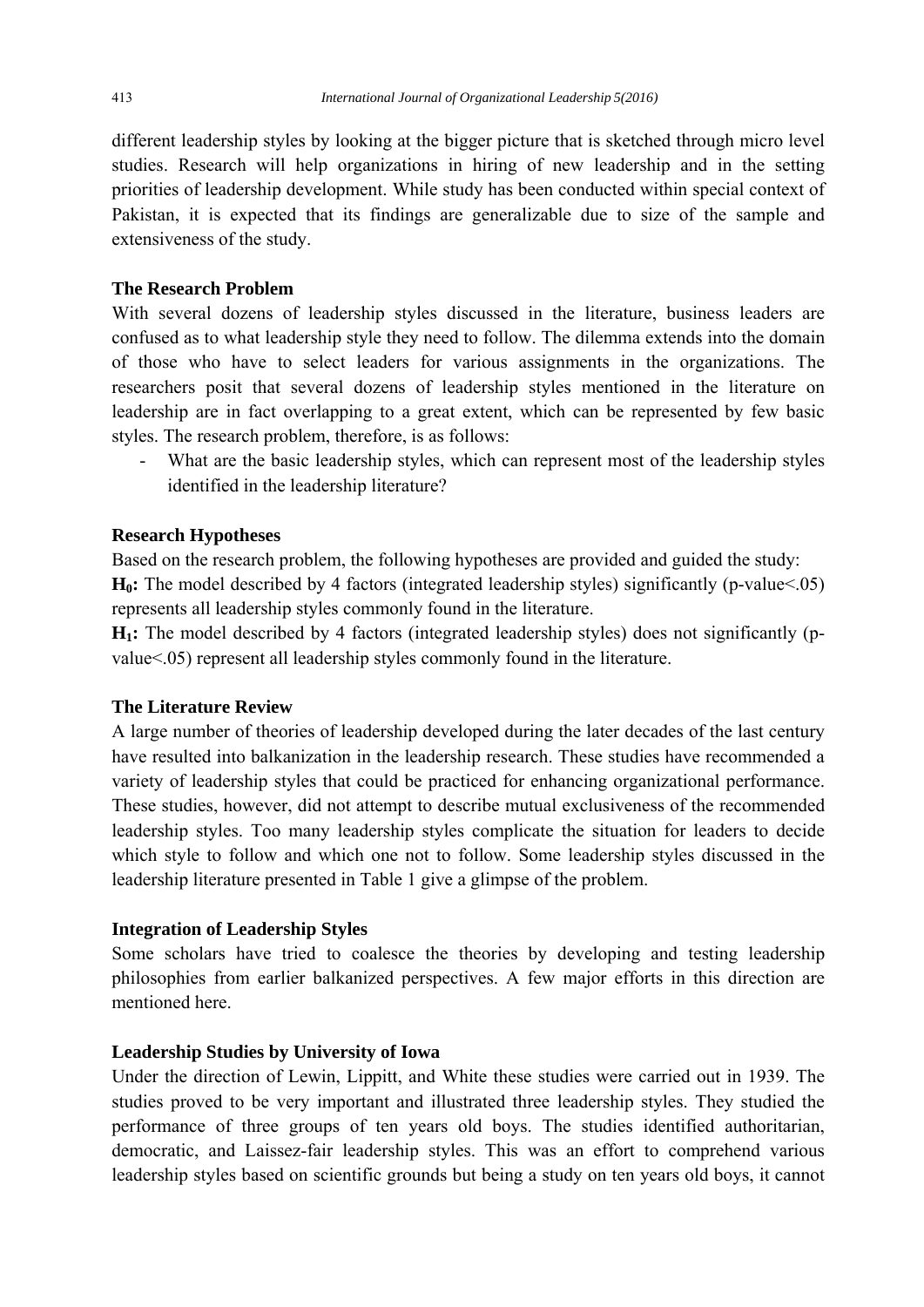explain the qualities of adult leaders working in complex jobs. These studies limited leadership behavior to only one dimension, i.e. the control that in modern environments, where the work force is much educated, does not cover the whole spectrum of leadership effectiveness.

| Leadership Styles |                                                             |                       |                                    |  |
|-------------------|-------------------------------------------------------------|-----------------------|------------------------------------|--|
| Leadership Style  | Latest Referred by                                          | Leadership Style      | Latest Referred by                 |  |
| Autocratic        | De Cremer, 2006                                             | Instrumental          | Rees and Segal, 1984               |  |
| Democratic        | Woods, 2004                                                 | <b>Task Oriented</b>  | Yukl, 2012                         |  |
| Laissez-Faire     | Skogstad, Einarsen, Torsheim,<br>Aasland, and Hetland, 2007 | Delegative            | Rees and Segal, 1984               |  |
| Transformation-al | Bass and Stogdill, 1990                                     | Supportive            | Pardey, 2008                       |  |
| Consultative      | Hopkins and Putnam, 2013                                    | Relationship-Oriented | Bass and Stogdill, 1990            |  |
| Malevolent        | Woods, 2004                                                 | Charismatic           | Bass and Stogdill, 1990            |  |
| Participative     | Yukl, 2012                                                  | Expressive            | Groves, 2006                       |  |
| Transactional     | Bass and Stogdill, 1990                                     | Visionary             | Groves, 2006                       |  |
| Ethical           | Toor and Ofori, 2009                                        | Pacesetting           | Goleman, Boyatzis, and McKee, 2002 |  |
| Authoritative     | Bass and Stogdill, 1990                                     | Laissez-faire         | De Cremer, 2006                    |  |
| Authoritarian     | Bass and Stogdill, 1990                                     | E-leadership          | Bennis, 2007                       |  |
| Servant           | Yukl, 2012                                                  | Authentic             | Avolio and Bass, 1995              |  |
| Advisory          | Hopkins and Putnam, 2013                                    | Aversive              | Stoller, Taylor, and Farver, 2013  |  |
| Explosive         | Motamedi, 1978                                              | Implosive             | Motamedi, 1978                     |  |
| Abrasive          | Motamedi, 1978                                              | Narcisstic            | Motamedi, 1978                     |  |
| Impulsive         | Motamedi, 1978                                              | Apprehensive          | Motamedi, 1978                     |  |
| Primal            | Goleman, Boyatzis, and McKee, 2002                          | Tolerant              | Goleman, Boyatzis, and McKee, 2002 |  |
| Cultural          | Cunningham and Gresso, 1993                                 | Conflict Inducer      | Woods, 2004                        |  |
| Integrity         | Craig and Gustafson, 1998                                   | Adaptive              | Heifetz, Grashow, and Linsky, 2009 |  |
| Shared            | Ensley, Hmieleski, and Pearce, 2006                         | Toxic                 | Kerr and Jermier, 1978             |  |
| <b>LMX</b>        | House, 1971                                                 | Diplomatic            | Woods, 2004                        |  |
| Situational       | Fiedler and Garcia, 1987                                    | Consideration         | Fiedler and Garcia, 1987           |  |
| Directive         | Kahai, Sosik, and Avolio, 2004                              |                       |                                    |  |

#### **Leadership Studies by Ohio State University**

Table 1

Hemphill, Coons, Fleishman, Stogdill, Harris, and Burtt carried out these studies. These studies identified "Consideration" and "Initiating Structure" to be the underlying styles of leadership behavior. These styles were pinpointed as a result of a series of exploratory studies that explained through factor-analysis procedures the minimum number of aspects that best describe the leadership behavior.

#### **Leadership Studies by University of Michigan**

Likert, Katz, Maccoby, Kahn, and Morse were some of the original investigators. This group recognized two styles of leadership, namely production-centered and employee-centered. Initially, leaders of these two categories were thought to represent two opposite poles. However, later it was found out that these two categories were independent and can co-exist. Michigan State and Ohio State Universities studies are a great effort but the researchers opine that task orientation cannot be relegated to secondary position by any leader in any situation. How can a leader achieve his task without striving for it?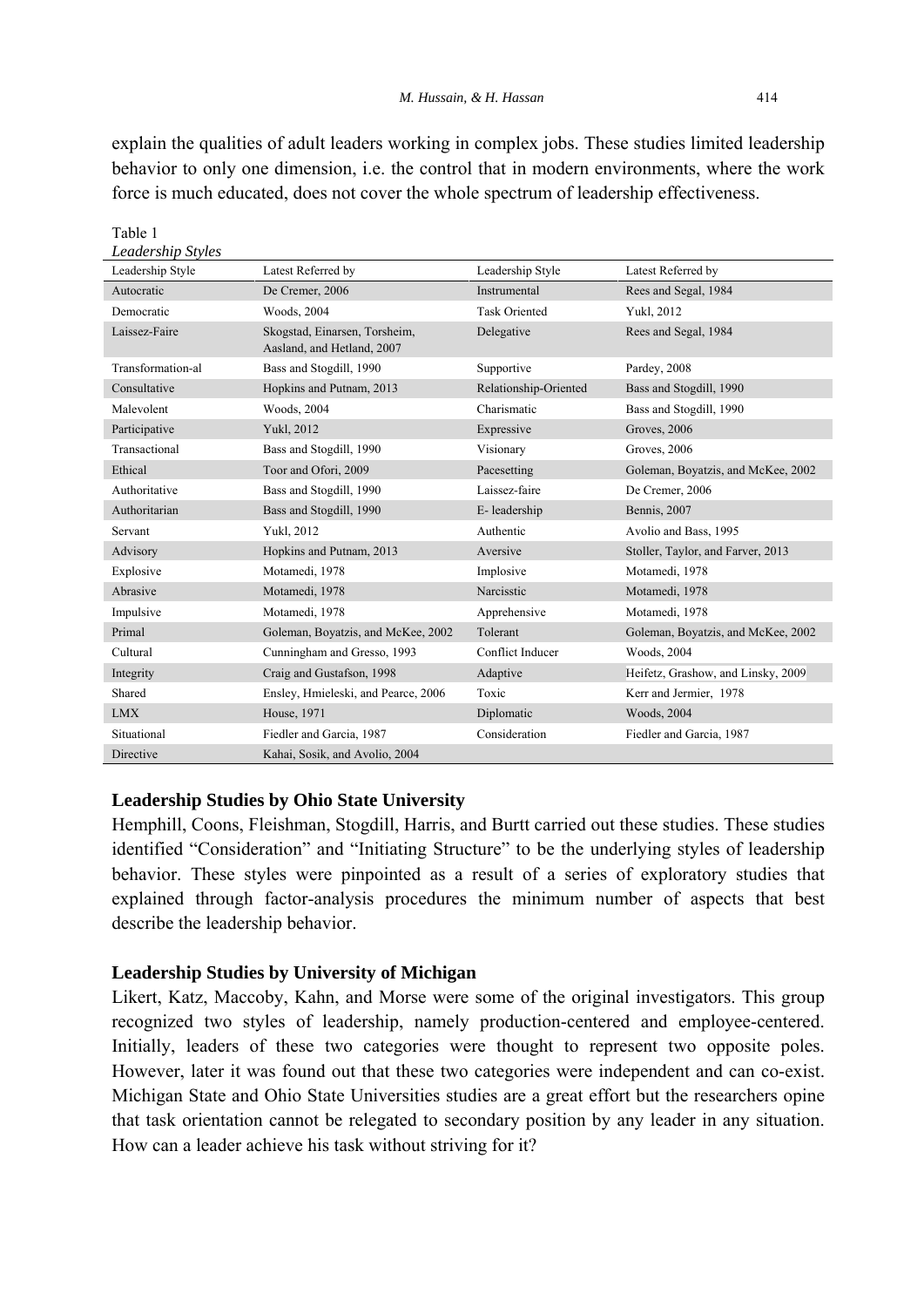### **Studies of Tannenbaum and Schmidt (1958)**

Tannenbaum and Schmidt arranged six leadership styles (from authoritarian to delegating) according to the ratio of leader's scope for decision-making to the scope for decision-making of the group. The leadership can however not be limited to the decision making only, the successful implementation of the decision is more crucial to the success of the leaders.

# **Global Leadership and Organizational Behavior Effectiveness (GLOBE) Research Program**

Van Wart (2003) declared that scholars should come up with and develop inclusive model of leadership, combine transformational and transactional elements, and also take into consideration public context and different situational variables inherent in that to advance understanding of public sector leadership. The "Global Leadership and Organizational Behavior Effectiveness" (GLOBE), Programme for Research was formulated by Wharton School of Business, University of Pennsylvania Professor Robert J. House in 1991. The responses of 17300 middle managers from 61 countries to 112 different qualities of leaders such as humility, decisiveness, trustworthiness, and dependence were studied by GLOBE. This assay resulted in formation of twenty-one leadership scales. Basing on a seven-point scale and world average of each (the mean of 61 countries), the twenty-one scales ranked from the "most universally desirable" to the "least universally desirable" which are shown in Table 2.

| Rank           | Leadership Scales              | Percentage |
|----------------|--------------------------------|------------|
| 1              | Integrity                      | 6.07       |
| $\overline{c}$ | Inspirational                  | 6.07       |
| 3              | Visionary                      | 6.02       |
| $\overline{4}$ | Performance-Oriented           | 6.02       |
| 5              | Team-Integrator                | 5.88       |
| 6              | Decisive                       | 5.80       |
| 7              | Administratively Competent     | 5.76       |
| 8              | Diplomatic                     | 5.49       |
| 9              | Collaborative Team Orientation | 5.46       |
| 10             | Self-Sacrificial               | 5.0        |
| 11             | Modesty                        | 4.98       |
| 12             | Humane                         | 4.78       |
| 13             | <b>Status Conscious</b>        | 4.34       |
| 14             | Conflict Inducer               | 3.97       |
| 15             | Procedural                     | 3.87       |
| 16             | Autonomous                     | 3.85       |
| 17             | Face Saver                     | 2.92       |
| 18             | Non-Participative              | 2.66       |
| 19             | Autocratic                     | 2.65       |
| 20             | Self-Centered                  | 2.17       |
| 21             | Malevolent                     | 1.80       |

Table 2 *The 21 Leadership Scales Ranked From the "Most Universally Desirable" to the "Least Universally Desirable"* 

 The six scales derived conceptually and statistically from these 21 scales were performance-oriented style, team-oriented style, participative style, humane style, autonomous style, and self-protective and group-protective style. These six styles, however, do not represent so many other leadership styles found in the literature including distributive, task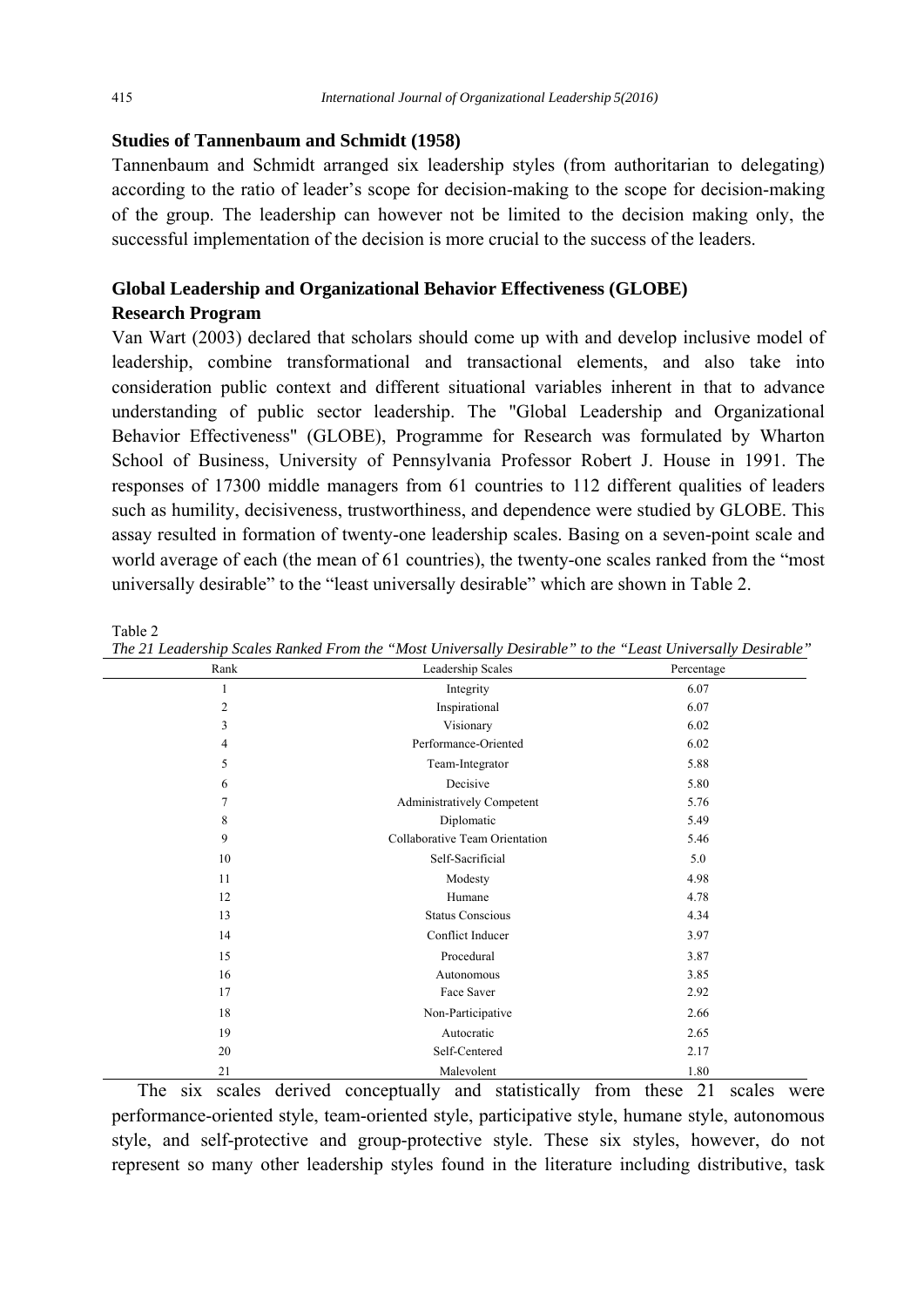oriented, and pacesetting. Moreover, some of the above mentioned 6 leadership styles have similar characteristics which could be clustered into one to two styles such as team-oriented style and participative style.

#### **ILM72**-**The Integrated Leadership Measure**

ILM72 provides that all leadership models emerge from six specific scales measuring different aspects of leadership style (Bass, 1985). ILM72 allows a person's leadership style to be measured against these six scales. The aspects which the six scales measure include task vs. person, flexible vs. dogmatic, de-centralized vs. centralized, reward vs. punishment, the means vs. the end, and structured vs. organic. There is duplication in ILM72 Model, e.g. task and the end.

#### **Important Leadership Styles and Questionnaires**

The leadership styles listed in Table 1 and others, found in the leadership literature may not all be important for a leader in most of the situations. Certain negative leadership styles such as narcissistic, abrasive and toxic styles also do not merit much of attention. This study is focused on leadership styles which are important and are often mentioned in the business world. These styles will then be integrated through factor analysis into integrated model of leadership styles. Twenty-eight such styles have been identified after a thorough review of leadership literature including the Bass and Avolio's handbook on leadership. These styles include authoritative style, laissez-faire style, democratic style, transactional style, transformational style, team oriented style, coercive style, visionary style, coaching style, affiliative style, pacesetting style, servant leadership style, shared leadership style, directive style, participative style, supportive style, achievement oriented style, tolerant style, consideration style, initiating structure style, task oriented style, relationship oriented style, telling style, selling style, consultative style, leaders-member exchange (LMX) style, authentic leadership style, and integrity leadership style. The questionnaires to measure these styles were also explored in the leadership literature. These questionnaires to measure 28 leadership styles were suitably modified as per the requirement of this study. These questionnaires were then combined into one tool to be filled by each leader. This combined questionnaire consisted of 264 questions which bring out score of each leader for above mentioned 28 leadership styles.

#### **Factor Analysis**

After a thorough review of statistical techniques like averaging, for dimensions reduction, factor analysis was found appropriate in the present study. Factor analysis shrinks and simplifies a large amount of data so that it has fewer dimensions and is more understandable. It uncovers hidden patterns, overlap of these patterns, and characteristics of varied patterns. It also creates variables (called dimensions) comprising of similar items in the set. There are two categories of factor analysis, namely exploratory and confirmatory. Exploratory factor analysis is used when the researchers are unaware about the structure or the dimensions of data**.** Being in line with the aim of this study, the researchers used this type of factor analysis for testing the framed hypotheses. Confirmatory factor analysis is used when one is completely aware of the structure and dimensions of variables of the data. In case of exploratory factor analysis,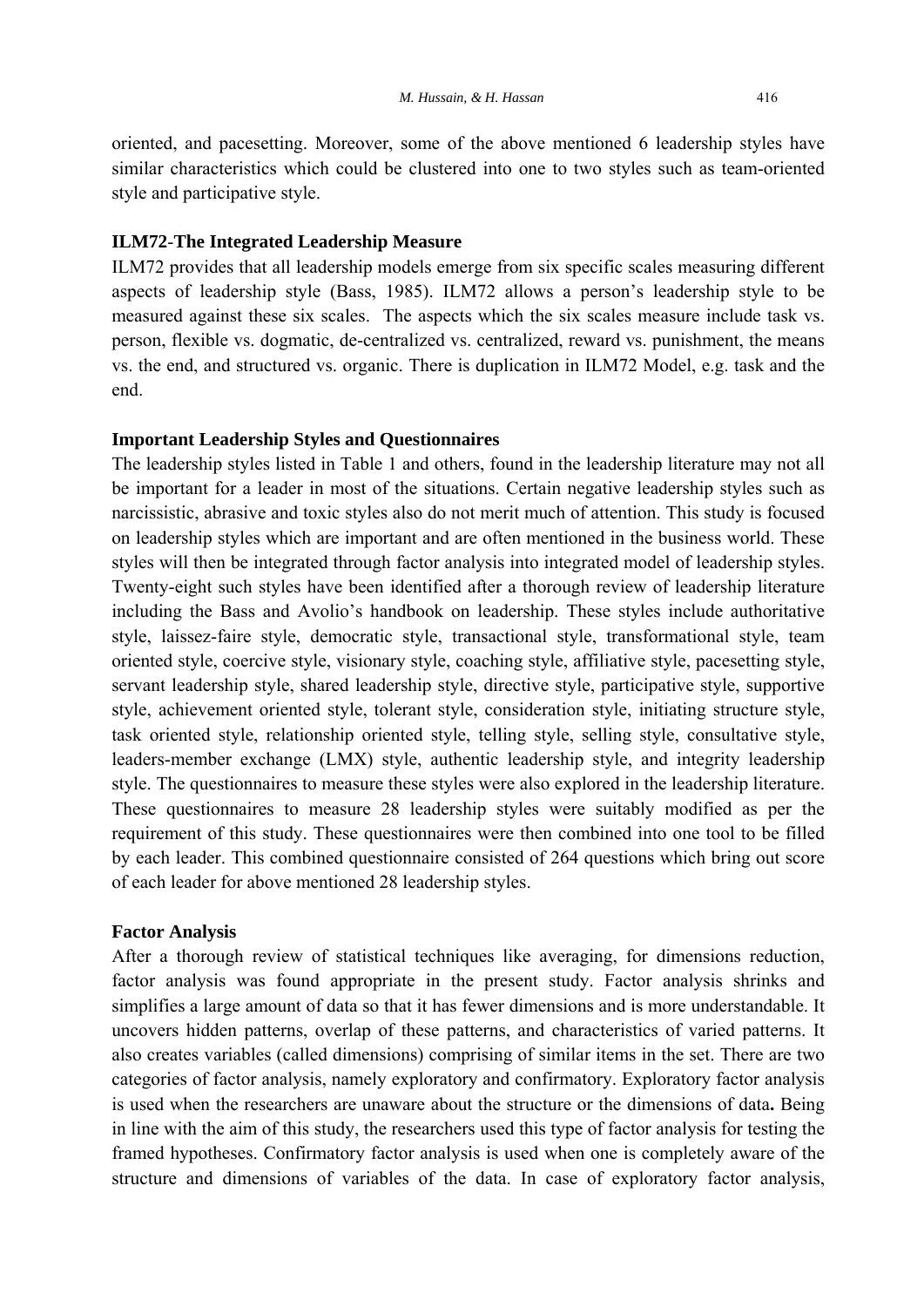Jackson and Heuristic procedures to retain number of factors suggest that Eigenvalues larger than one should be retained (Guttman-Kaiser rule); the factors that account for almost 70-80% of variance should also be retained; and drawing a scree-plot should include all factors before the breaking point or elbow.

## **Method**

The present study is basically a quantitative exploratory research using field survey design. A touch of qualitative research was given while naming the integrated leadership styles. The researchers selected automobile parts and accessories manufacturing industries for collecting data because of its large size. The instruments used were validated with positive results in terms of validity and reliability during the pilot study. The leadership styles of the sample leaders brought out through these tools were merged into limited number of representative leadership styles using factor analysis technique (as done in the Ohio State University Leadership Studies). The researchers used iterated principal axis factor as method of extraction with Eigen value>1 as the bottom line to limit the number of factors. Varimax Rotation was used to fit the factors better. The leadership styles merged were named using Delhie method. A demographic survey was conducted by the researchers to get the information regarding gender, highest level of education, age range, amount of time each participant worked for present employer and under present leader (in case of employees), and the participant's current position.

### **Modification of Assessment Tools**

The current study involved filling up of a large questionnaire (resulting from a merger of 28 questionnaires) consisting of 264 questions. The scoring pattern of some questionnaires was modified to ensure uniformity and for better application of statistical tests. All items were positively phrased for easy handling of the data and to make calculations simple. The questionnaires were also modified to be acceptable to the subjects from their culture and faith point of view because asking certain question like those related to homosexuality could amount to annoying them and they would have refused to fill up even a single questionnaire. Some open-ended questions were converted into closed questions by identifying the possible range of answers.

### **Sample and Sampling Method**

General guiding principles about size of sample for factor analysis include the Tabachnick's rule of thumb which proposes that for factor analysis at least 300 cases should be observed (Tabachnick, Barbara, & Fidell, 2001). The sample size used in this study include 400 business leaders (n=400). The list of companies which are members of Pakistan Association of Automotive parts and Accessories Manufacturers (PAAPAM) was taken as the research population for this study. There are total of 282 member industries of this association as per the PAAPAM Directory 2013-14. We tried to contact all the members industries of PAAPAM located at Lahore (116 in total) through the governing body of the association. However, only 31 companies agreed to participate in this study. Purposive sampling was used to select leaders with 15 to 25 subordinates because this is a reasonable number of employees whom the leaders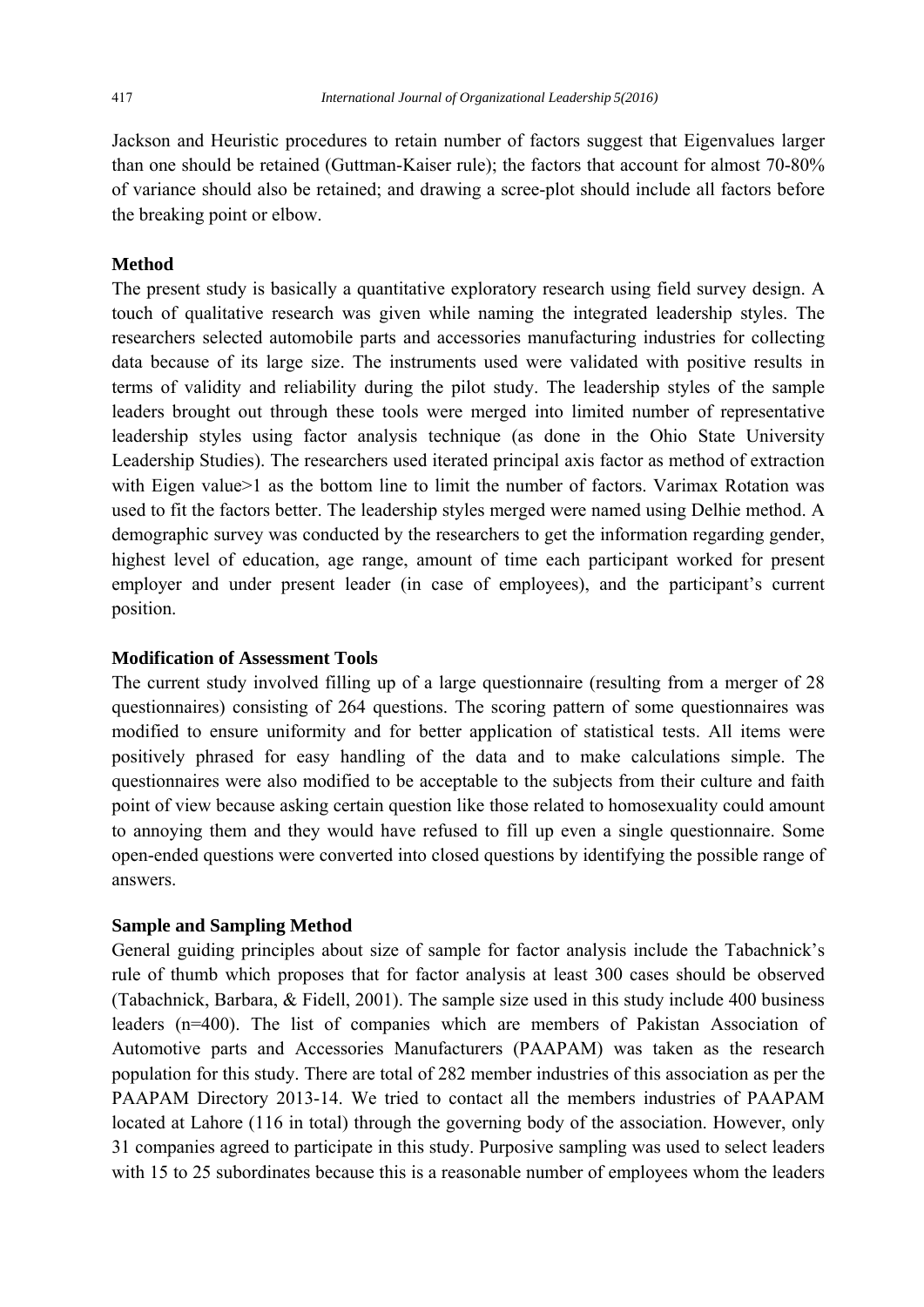can effectively influence and their effectiveness if assessed will be meaningful. Total of 400 leadership styles assessment questionnaires were distributed and out of those, 339 (84.7%) questionnaires were returned. Out of 339 questionnaires received only 308 (77% of the total distributed questionnaires) were found to be suitable for statistical analysis.

## **Results**

An exploratory factor analysis was performed using all 28 leadership styles. Internal consistency was measured for all the 28 questionnaires using Cronbach's Alpha>0.7. Cronbach's Alpha was calculated to know and judge the internal consistency of all 28 questionnaires. The Cronbach's Alpha suggested that internal consistency of items (with Cronbach's Alpha>0.7) was high.

#### **Measures of Appropriateness of Factor Analysis (Reliability Statistics)**

Kaiser-Meyer-Olkin Test (KMO) measures the sampling adequacy which should be greater than 0.5 for a satisfactory factor analysis to proceed. According to Kaiser sampling, adequacy greater than 0.9 is superb. The KMO statistic of our sample is 0.952 which is superb. Bartlett's test indicates the strength of relationship among different variables. The test will suggest if the correlation matrix is an identity matrix or not. We can compare the observed correlation matrix to the identity matrix through Bartlett's test. In other words, it checks if there is a certain redundancy between the variables that the researchers can summarize with a few number of factors. The approximate of  $\chi$  2 is 18061.99 with 378 degrees of freedom that confirms the model goodness of fit. The above findings indicated that all variables included in this study met the reliability and validity requirements of the standard survey. Study model and the data were appropriate for factor analysis.

#### **The Correlation Matrix**

The correlation matrix shows the correlations of every leadership style with every other leadership style included in the study. The correlation coefficients obtained present that quite a number of clusters have very high correlations and factor analysis will produce significant results.

### **Total Variance**

Table 3 displays all the factors that can be extracted from the analysis along with their Eigenvalues, the cumulative variance of the factor and the prior factors, and the variance each factor can be attributed to.

|           |       | Initial Eigen Values |              | Rotation Sums of Squared Loadings |               |              |
|-----------|-------|----------------------|--------------|-----------------------------------|---------------|--------------|
| Component | Total | % of Variance        | Cumulative % | Total                             | % of Variance | Cumulative % |
|           | 16.51 | 58.96                | 58.96        | 8.25                              | 29.48         | 29.48        |
| ↑         | 5.06  | 18.08                | 77.05        | 7.17                              | 25.63         | 55.11        |
|           | 1.77  | 6.35                 | 83.40        | 6.57                              | 23.47         | 78.58        |
|           | .11   | 3.98                 | 87.39        | 2.46                              | 8.80          | 87.39*       |

Table 3 *Total Variance*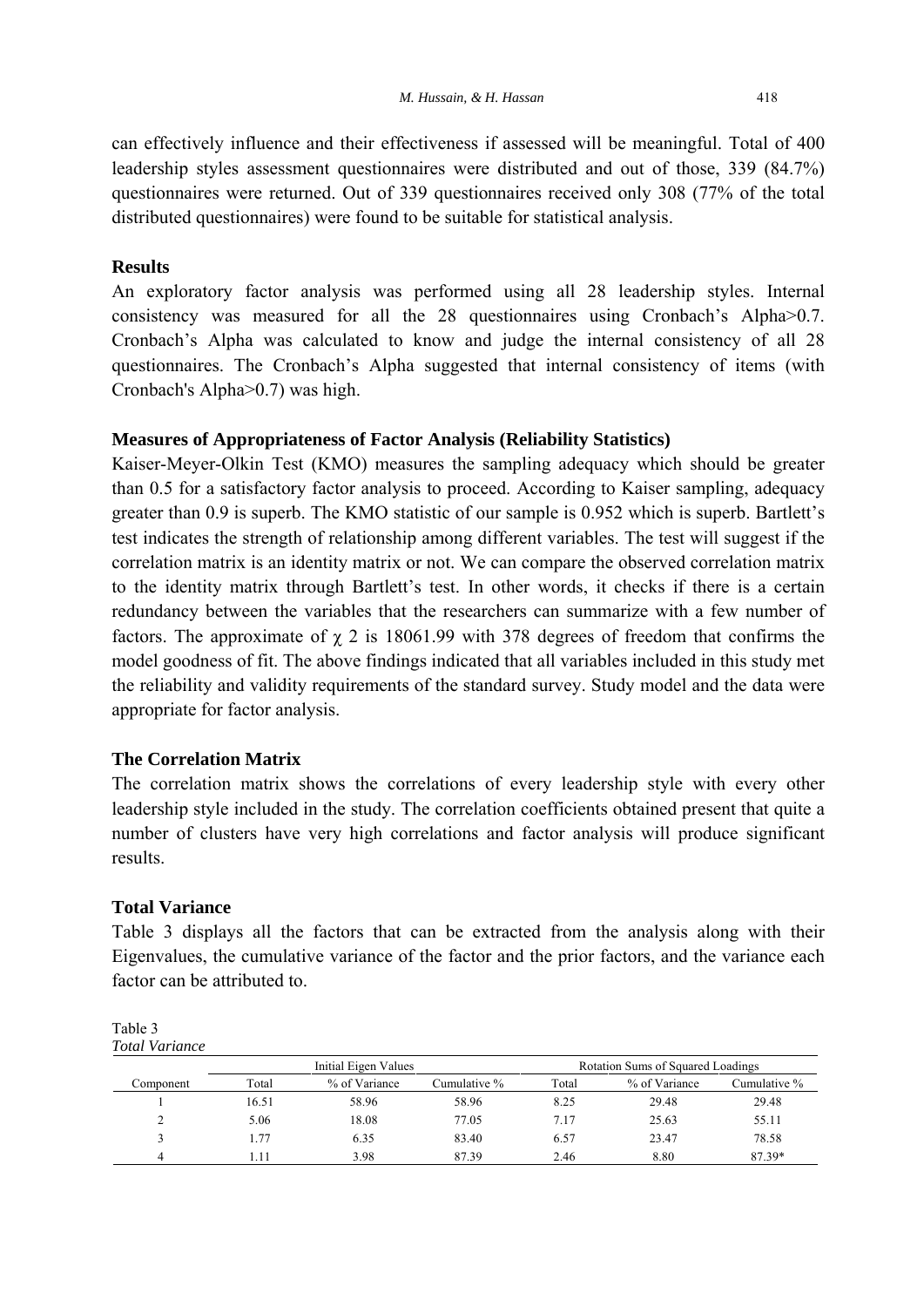As per the Eigen values four factors can be extracted. The section related to the "Rotation Sums of Squared Loadings" displays the factors that met the decisive criterion (extraction method). In this analysis, a total of four factors with Eigen values greater than 1 existed there. The "% of variance" column explains that each of these summary scales or factors can account for this much of the total variability in all of the variables together. The first factor produces 58.96% of total variance and the second, third, and the fourth factors produces 18.08%, 6.35%, and 3.98% of total variance, respectively. Not all the factors left are significant because they explain the variance less than 1 only. Cumulatively, these four factors account for \*87.39% of the variability in all 28 leadership styles which is quite satisfactory.

#### **Rotated Component (Factor) Matrix**

The researchers could extract four factors having significant loading of all 28 leadership styles. The contribution of the leadership style to the factor is directly proportional to the absolute value of loading. The rotation concluded in only 11 iterations. The rotated component matrix is shown in Table 4.

|               | Rotated Component Matrix <sup>a</sup> (without suppression) |                |                |                |
|---------------|-------------------------------------------------------------|----------------|----------------|----------------|
|               |                                                             |                | Component      |                |
|               | $\mathbf{1}$                                                | $\overline{2}$ | $\overline{3}$ | $\overline{4}$ |
| Auth          | $-.109$                                                     | .915           | $-199$         | .061           |
| Demo          | .227                                                        | $-.297$        | .731           | .181           |
| Laissez       | .258                                                        | $-.392$        | .432           | .009           |
| Transac       | $-.200$                                                     | .854           | $-.375$        | .151           |
| Transf        | .877                                                        | $-.183$        | .314           | .093           |
| Team          | .557                                                        | $-.375$        | .657           | $-.175$        |
| Coers         | $-212$                                                      | .853           | $-.376$        | .144           |
| Vision        | $-122$                                                      | .931           | $-.201$        | .080           |
| Coaching      | .761                                                        | $-.238$        | .337           | $-.303$        |
| Affiliative   | .731                                                        | $-149$         | .471           | .260           |
| Pacesetting   | .234                                                        | .204           | $-.006$        | .924           |
| Serv          | .794                                                        | $-.041$        | .392           | .368           |
| Shared        | .734                                                        | $-.193$        | .521           | .289           |
| Directive     | .297                                                        | .253           | $-.066$        | .878           |
| Supportive    | .786                                                        | .044           | .450           | .262           |
| Participative | .600                                                        | $-.351$        | .645           | $-.077$        |
| Achievement   | $-.210$                                                     | .852           | $-.376$        | .151           |
| Tolerant      | .874                                                        | $-184$         | .319           | .084           |
| Consider      | .761                                                        | $-.108$        | .538           | .297           |
| Initiating    | $-.336$                                                     | .518           | $-.719$        | .183           |
| Task          | $-.175$                                                     | .583           | $-.533$        | .173           |
| Relation      | .716                                                        | $-.196$        | .601           | .126           |
| Telling       | $-.105$                                                     | .932           | $-.216$        | .091           |
| Selling       | .407                                                        | $-.390$        | .778           | $-125$         |
| Consult       | .448                                                        | $-.370$        | .784           | .004           |
| <b>LMX</b>    | .332                                                        | $-.302$        | .775           | $-.064$        |
| Authen        | .747                                                        | $-.518$        | $-.017$        | .126           |
| Integrity     | .673                                                        | $-.562$        | $-.118$        | .144           |

# Table 4

*Rotated Component (Factor) Matrix* 

a. Extraction Method: Principal Component Analysis

b. Rotation Method: Varimax with Kaiser Normalization

c. Rotation Converged in 11 iterations

d. 4 Components Extracted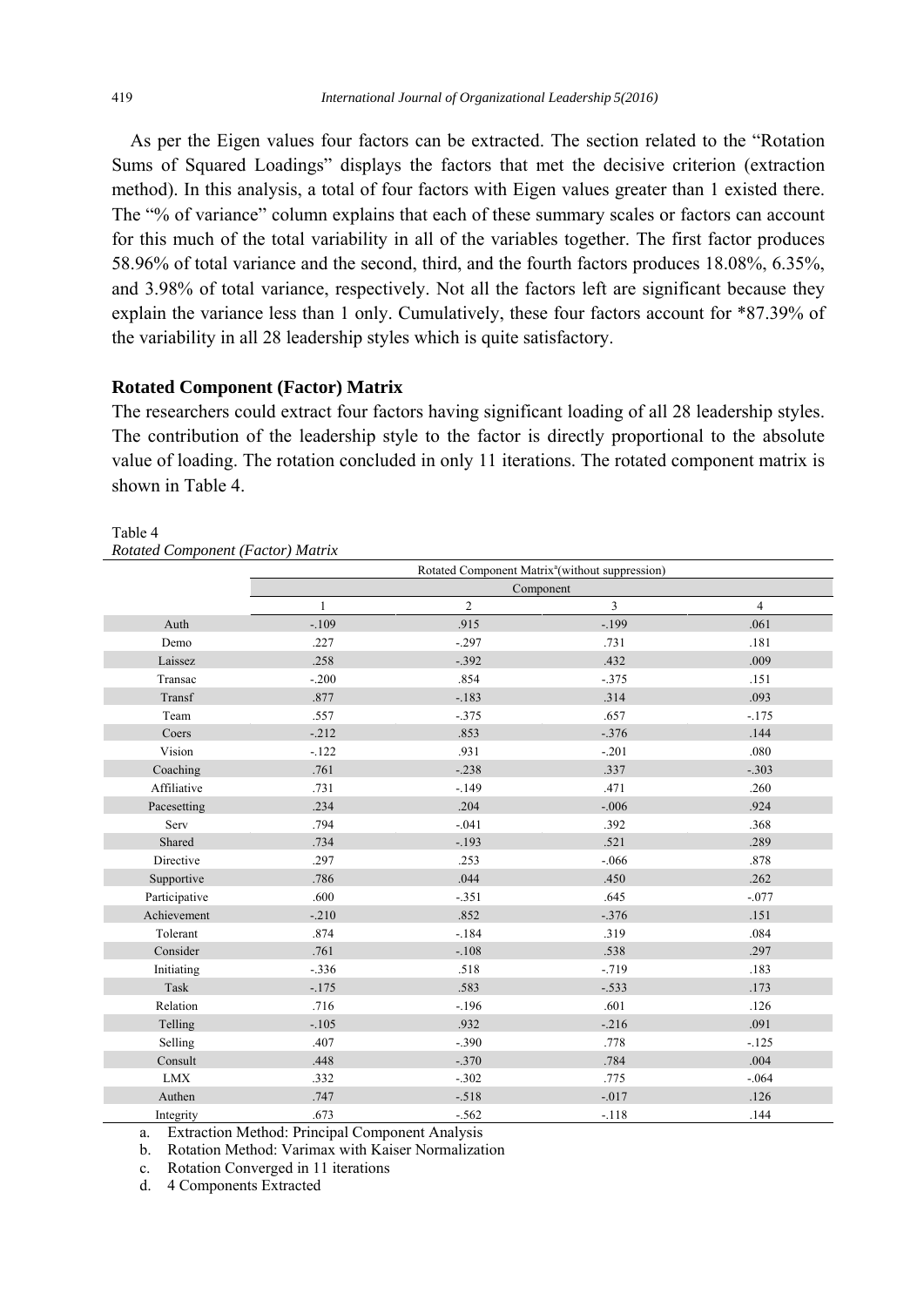Looking at Table 4, the researchers can observe that pacesetting and directing leadership styles significantly loaded on Factor 4; democratic, laissez-faire, team, participating, selling, consultative, and LMX leadership styles are substantially loaded on Factor 3 while authoritative, transactional, coercive, visionary, achievement oriented, initiating structure, task oriented, and telling leadership styles are significantly loaded on Factor 2. Following this, the remaining styles are considerably loaded on Factor 1. For more analysis, these factors can be used. The leadership styles, which have high factor loading on Factor 1 indicate that these styles can be described by hidden Factor 1. Other leadership styles cannot be described by hidden Factor 1 because their factor loadings on hidden Factor 1 are too small (less than or equal to .70). The sign on the loading (-/+) refers to the way the item relates to the factor. For example, on the Factor 1 the authoritative leadership style has a negative loading such as - 0.109 because this item is in opposition to the factor. It means that people who score high on leadership style will score low on the factor and vice versa. The leadership styles with high factor loading on one of the four factors were grouped together into a new integrated leadership style as follows:

#### **Integrated Style 1**

The leadership styles which loaded high on this factor include transformational, coaching, affiliative, servant, shared, supportive, tolerant, consideration, relationship oriented, and authentic and integrity leadership styles.

#### **Integrated Style 2**

The leadership styles which loaded high on this factor are authoritative, transactional, coercive, visionary, achievement oriented, initiating structure, task oriented, and telling leadership styles.

#### **Integrated Style 3**

The leadership styles which loaded high on this factor involve democratic, laissez-faire, team, participating, selling, LMX, and consultative leadership styles.

#### **Integrated Style 4**

The leadership styles which loaded high on this factor contain pacesetting and directing leadership styles.

The results are shown diagrammatically in Figure 1.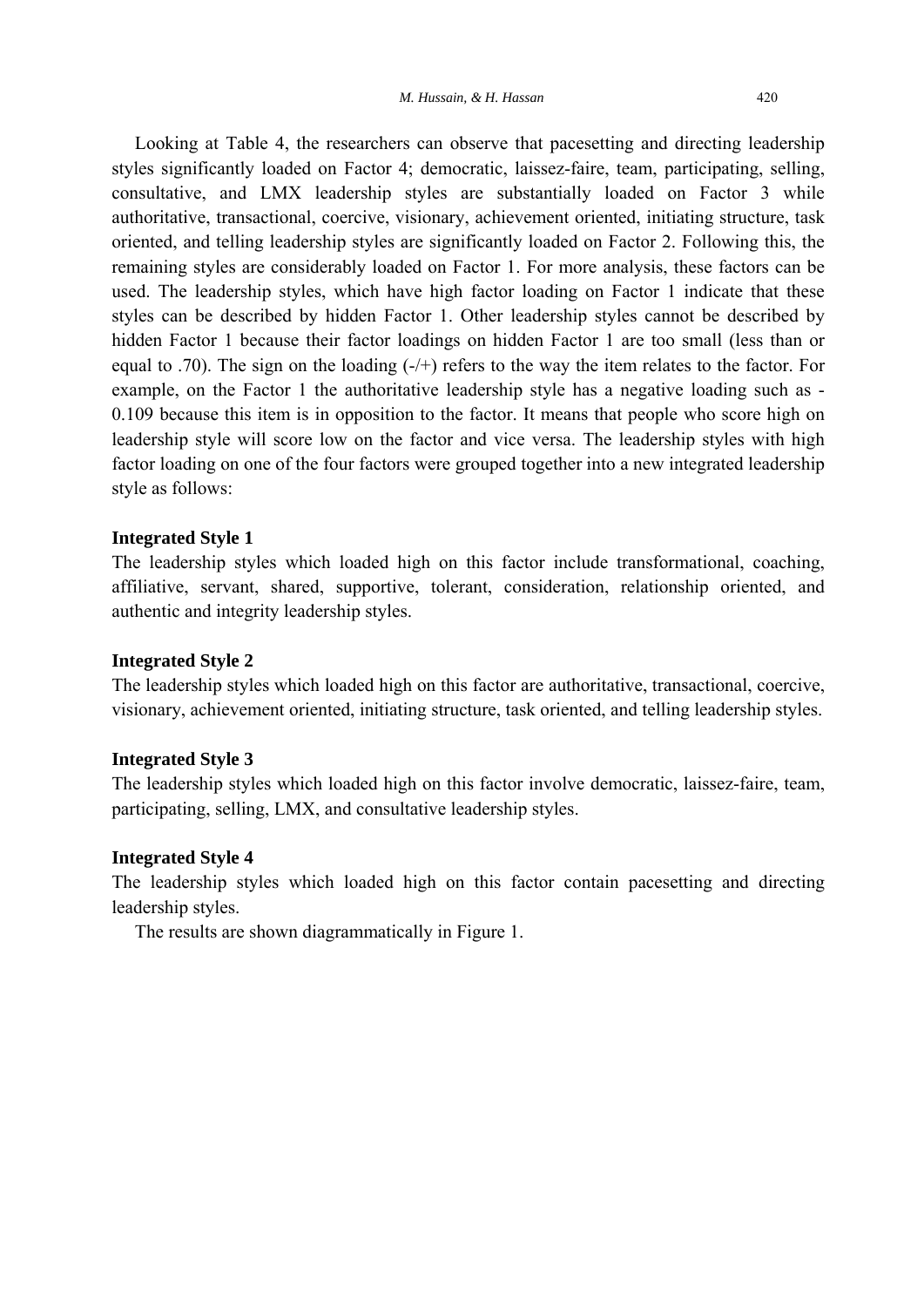

 *Figure 1.* Factor analysis

#### **Naming the Newly Integrated Leadership Styles**

In order to name the new integrated leadership styles, the researchers used qualitative method of focus group research. The focus group consisted of 6 PhD scholars of Management Sciences from University of Management and Technology of Lahore, Pakistan. These PhD scholars work their PhD thesis on leadership. They have carried out extensive literature review and have the experience of leading 20 to 25 followers. The focus group concluded that the new leadership styles should be named after the most familiar leadership style being merged in that new leadership style and recommended that in case of Factor 1, it should be transformational leadership style; in case of Factor 2, it should be authoritative leadership style; in case of Factor 3, it should be democratic leadership style; and in case of Factor 4, it should be pacesetting leadership style after which the respective leadership styles may be named.

### **Discussion**

Leadership studies by University of Iowa carried out in the 1939 by Lewin, Lippitt, and White, under the direction of Lewin identified authoritarian, democratic, and laissez-fair leadership styles. Leadership studies by Ohio State University identified "Consideration" and "Initiating Structure" to be the underlying styles of leadership behavior. Leadership studies by University of Michigan recognized two styles of leadership, namely production-centered and employeecentered. Six leadership styles (from authoritarian to delegating) were arranged by Tannenbaum and Schmidt (1958) according to the ratio of scope for decision-making of the leader to the scope of the group's decision-making. All early leadership theories suggest that leadership consists of influential as well as persuasive elements. The responses of 17300 middle managers from 61 countries to 112 different qualities of a leader such as humility,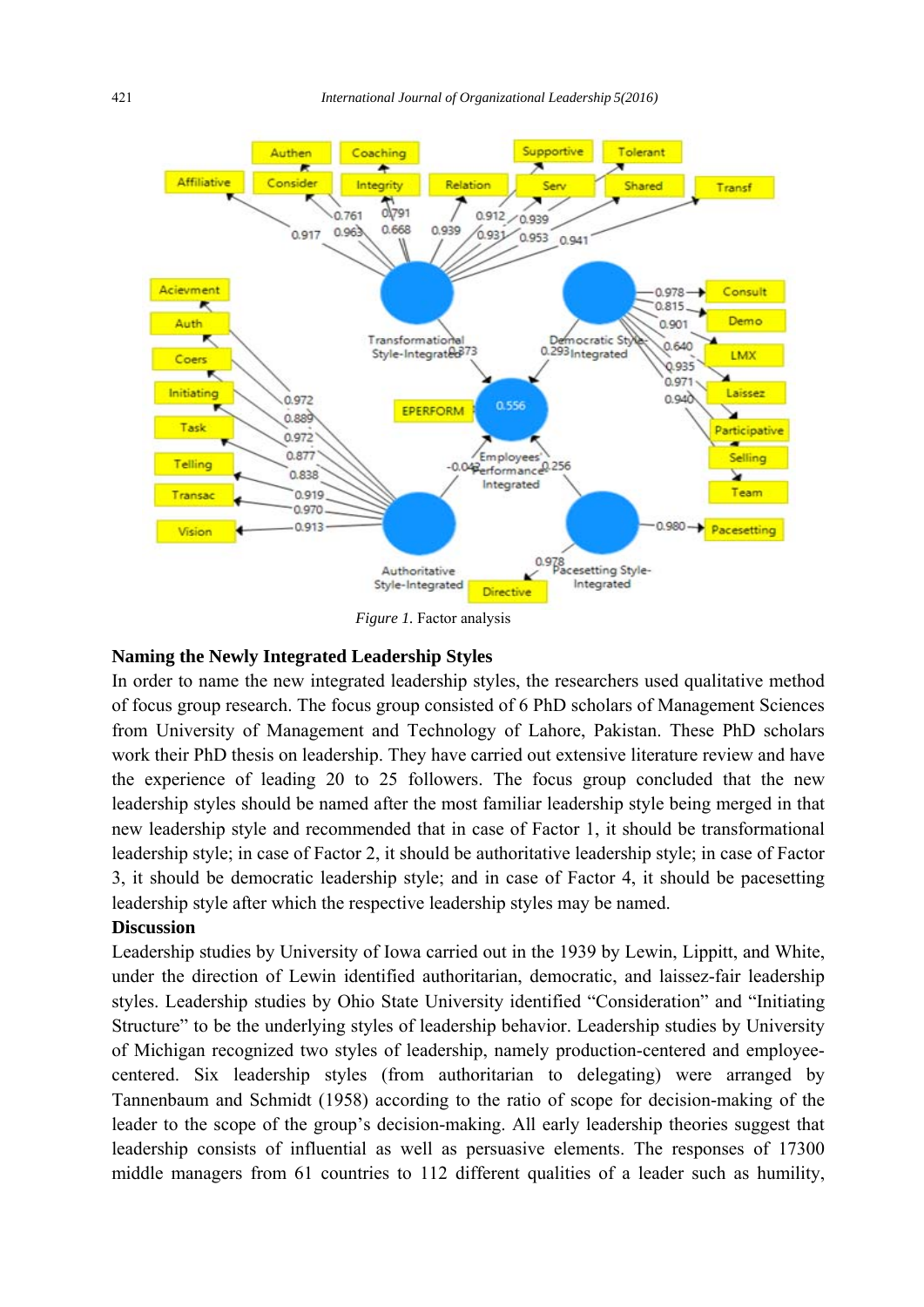decisiveness, trustworthiness, and dependence were studied by Global Leadership and Organizational Behavior Effectiveness (GLOBE) (Van Wart, 2003). Within the variety of leadership styles the researchers found that quite a number of leadership styles are correlated explaining the same very dimension of leader's effectiveness. This study identified different threads to integrate the variety of leadership styles. As per the Rotated Component Matrix, the researchers could extract four factors.

 The researchers proposed that the fundamental styles of leadership for a leader of any department, company, team, family, or even country could be explained by the four basic styles only. The understanding of these styles is therefore an essential knowledge for leadership gurus. The researchers did not suggest new styles for simplicity; giving new names may amount to adding new leadership style to already cluttered leadership literature. In case of exploratory factor analysis, when one is simply trying to understand the data, it is assumed that one variable can sufficiently explain a factor. In these cases, one variable must have a very high factor loading ( $+/- 0.7$  or greater) on the factor that it is explaining. However, when factor analysis is carried out as a precursor to further analyses, four different variables, or minimum of two variables should load moderately high (+/- 0.5 or greater) on the factor. In this study, we retained every factor that loaded highly on one factor. Also of note is that all four factors have variable loadings of at least 0.5.

 Laissez Faire leadership style does not show any pattern and according to researchers' opinion, it may not be considered as leadership style. It did not load high on any of the four factors. Its highest loading was on democratic-integrated style that does not seem to be very convincing. This is because most of the leaders did not consider it a leadership style at all. This style may be eliminated from the list of leadership styles based on some more studies aimed specifically to study this particular leadership style. For understanding of newly integrated styles, the interested leaders can refer to the relevant literature on leadership styles. To understand transformational-integrated, authoritative-integrated, democratic-integrated, and pacesetting-integrated the leaders can study transformational, telling, consultative, and pacesetting styles, respectively because these styles have highest loadings on the respective factors. After having grouped the leadership styles, the next task was to name these newly integrated leadership styles, which was done using focus group research method. The focus group in line with the basic philosophy of this study which is to simplify the whole scenario suggested to use existing names instead of adding more styles (names) to already saturated leadership literature. The leadership styles loading high on a factor are like the parent of a newborn, whose face one wants to see before giving it a name. The newly integrated leadership styles were named as per the focus group's best judgment. The number of components extracted through factor analysis was four. The focus group concluded that the new leadership styles should be named after the most familiar leadership style being merged in that new leadership style and recommended that in case of Factor 1, it is transformational leadership style; in case of Factor 2, it is authoritative leadership style; in case of Factor 3, it is democratic leadership style; and in case of Factor 4, it is pacesetting leadership style after which the respective leadership styles may be named.

 The reduction of leadership styles into fewer number of leadership styles may not be surprising because many other studies have also been pointing to somewhat similar findings;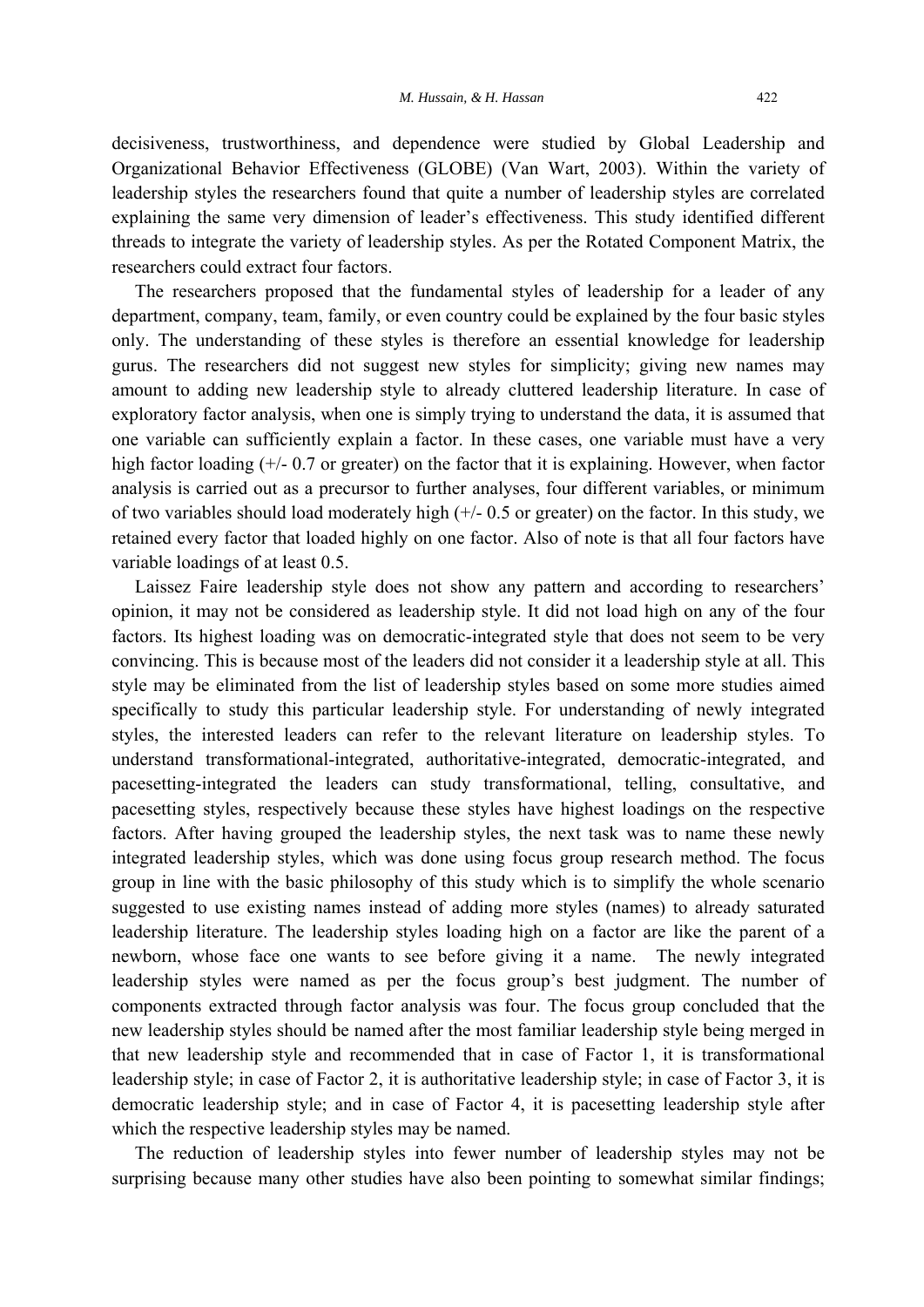the significance of this study is due to the fact that it has identified different dimensions which explain the leadership styles more effectively. A critical look at the leadership styles grouped together reveals that two threads, which run through the four factors, are consultation and consideration. Ohio State University and Michigan University leadership studies identified two dimensions of leadership styles, namely task orientation (initiating structure scale) and relationship oriented (consideration scale). The researchers opine that task orientation is a universal requirement for any leader. If a leader is not task oriented, then what is he being paid for? Every leader has to be task oriented to produce desired results. Out of the other two terms, relation oriented and consideration scale used by Ohio State University and Michigan State University, respectively, to convey the same meaning; consideration scale is considered to be more appropriate because as far as relationship is concerned, every leader will develop understanding over a period of time. Considering individual needs of employees may be a concern of a leader or otherwise. This model tried to define leadership styles using the consultation and consideration dimensions. The two dimensions are not mutually exclusive. A leader can be high or low on both dimensions at the same time or low on one and high on the other one. Using these two dimensions, a leader can have one of the following four leadership styles including high consideration-high consultation (transformational-integrated); low consideration-low consultation (pacesetting-integrated); low consideration-high consultation (democratic-integrated); and high consideration-low consultation (authoritative-integrated).

# **TAPD (Transformational, Authoritative, Pacesetting and Democratic) Model of Leadership Styles**

Based on the findings of this study, the researchers propose an integrated leadership styles model which can be used to explain most of the leadership styles found in the leadership literature. Consultation and relationship are the two threads running through these leadership styles. The suggested leadership styles model (TAPD model of leadership styles) emerged is presented in Figure 2.

|                                                  | Consideration                                            |                                                                        |  |  |
|--------------------------------------------------|----------------------------------------------------------|------------------------------------------------------------------------|--|--|
|                                                  | <b>Authoritative-Integrated Style</b>                    | <b>Transformational-Integrated Style</b>                               |  |  |
|                                                  | Auth, Txl, Coe, Vision, Achieve, Initiat, Task, Telling. | Tsfl, Coach, Affil, Serv, Shared, Support, Tolerant, Consid, Relation, |  |  |
|                                                  |                                                          | Authen, Integ.                                                         |  |  |
|                                                  | <b>Pacesetting-Integrated Style</b>                      | <b>Democratic-Integrated Style</b>                                     |  |  |
|                                                  | Dir, Pacesetting.                                        | Demo, LF, Team, Part, Selling, Consultative, LMX.                      |  |  |
|                                                  |                                                          |                                                                        |  |  |
|                                                  |                                                          |                                                                        |  |  |
|                                                  |                                                          |                                                                        |  |  |
| Consultation                                     |                                                          |                                                                        |  |  |
|                                                  |                                                          |                                                                        |  |  |
| <i>Figure 2.</i> TAPD model of leadership styles |                                                          |                                                                        |  |  |

# **Conclusion**

Extensive research is being carried out on leadership because it plays crucial role in success of organizations. The way leaders lead their organizations is not similar; this unique way of leading is called leadership style. The effectiveness of an organization highly depends on the leadership styles. Some of the leadership styles such as ethical style and authentic style are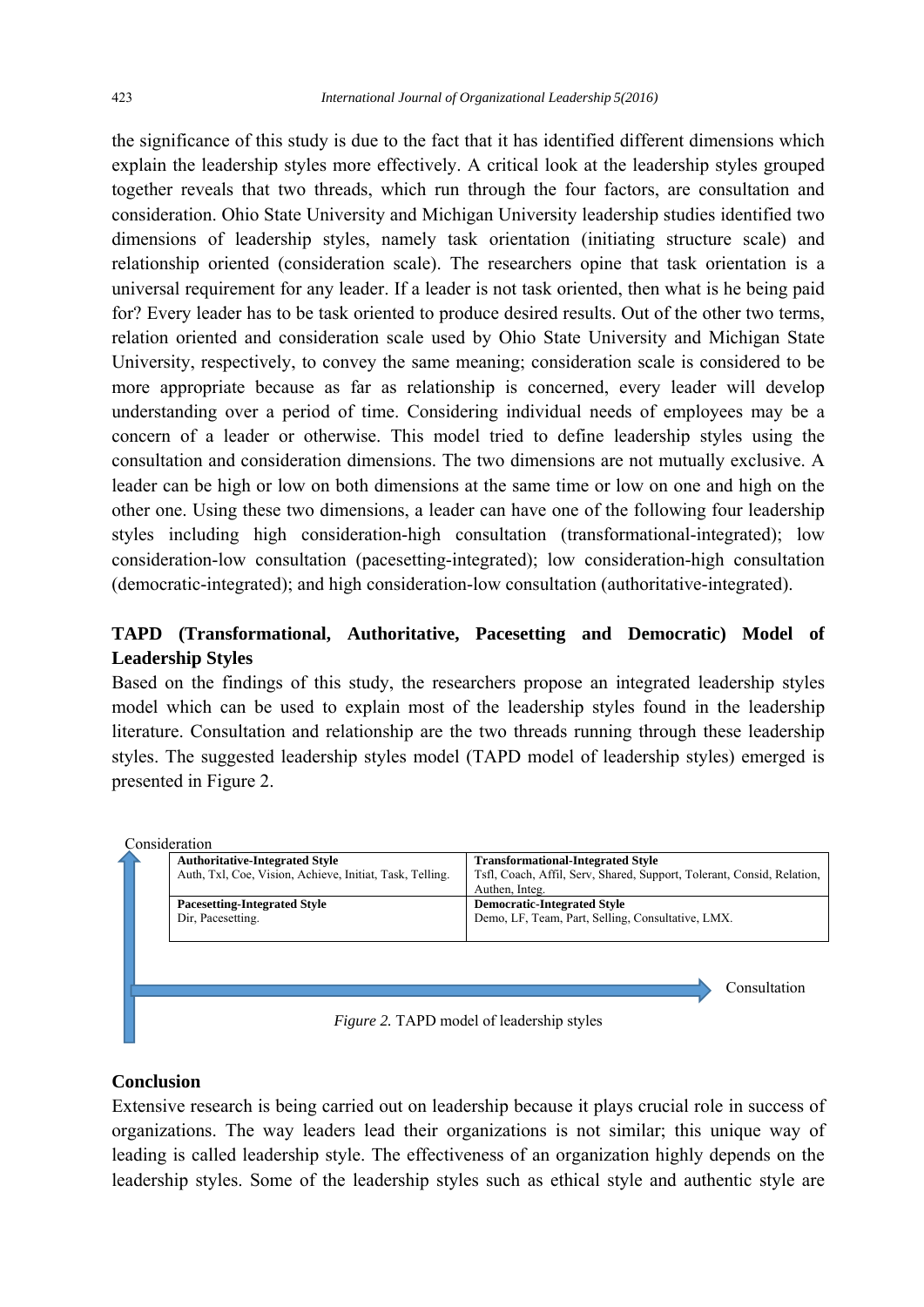compulsion of a leader without which there cannot be any meaningful discourse between the leader and the employees. Enormousness of the leadership styles defeats the end and makes it unmanageable for the busy leaders to benefit from all this research. This study integrated popular leadership styles. The researchers hope that the future studies on leadership will try to reverse the process of proliferation of leadership literature with leadership styles and help in making the leadership studies easy for the leaders to practice. The researchers would urge other leadership scholars to carry out more research aimed at integrating number of thinly focused theories and perspectives on leadership leading to the larger picture of leadership.

This study approached the topic of leadership as a generalized process, whereas the latest trend studies the subject with more narrow focus on the effect of the leadership styles and behaviors which differ across employees, jobs, and organizations (Aime, Johnson, Ridge, & Hill, 2010). The researchers cannot deny the logic of such research but where such research may be useful for deeper understanding of the leadership process, the researchers think that there is a requirement to compare and contrast these newer perspectives of leadership with the older hierarchical approach of leadership; so that the process of integrative understanding of leadership processes in organizations keeps pace with the thinly focused differentiated studies of leadership processes. The researchers suggest that this research may also be replicated in different environments. There is a need to develop a questionnaire to assess the newly identified integrated leadership styles. For effective use of these styles by those who have to select leaders for different assignments, there is a need to find relationship of these styles with organizational performance and the impact of various moderating factors like the stages of organizational life cycle and the leader's self-efficacy.

#### **References**

- Aime, F., Johnson, S., Ridge, J. W., & Hill, A. D. (2010). The routine may be stable but the advantage is not: competitive implications of key employee mobility. *Strategic Management Journal*, *31*(1), 75–87.
- Amabile, T., Schatzel, E., Moneta, G., & Kramer, S. (2004). Leader behaviors and the work environment for creativity: Perceived leader support. *The Leadership Quarterly*, *15*(1), 5–32.
- Avolio, B., & Bass, B. (1995). Individual consideration viewed at multiple levels of analysis: A multi-level framework for examining the diffusion of transformational leadership. *The Leadership Quarterly*, *6*(2), 199–218.
- Bass, B. M. (1985). *Leadership and performance beyond expectations*. New York: Free Press.
- Bass, B., & Stogdill, R. (1990). *Bass & Stogdill's handbook of leadership*. New York: Free Press.
- Bennis, W. (2007). The challenges of leadership in the modern world: Introduction to the special issue. *American Psychologist*, *62*(1), 2–5.
- Cannella, A. A., & Rowe, W. G. (1995). Leader capabilities, succession, and competitive context: A study of professional baseball teams. *The Leadership Quarterly*, *6*(1), 69–88.
- Craig, S., & Gustafson, S. (1998). Perceived leader integrity scale: An instrument for assessing employee perceptions of leader integrity. *The Leadership Quarterly*, *9*(2), 127–145.
- Cunningham, W., & Gresso, D. (1993). *Cultural leadership: The culture of excellence in education*. Boston: Allyn & Bacon.
- De Cremer, D. (2006). Affective and motivational consequences of leader self-sacrifice: The moderating effect of autocratic leadership. *The Leadership Quarterly*, *17*(1), 79–93.
- Ensley, M., Hmieleski, K., & Pearce, C. (2006). The importance of vertical and shared leadership within new venture top management teams: Implications for the performance of startups. *The Leadership Quarterly*, *17*(3), 217–231.
- Fiedler, F., & Garcia, J. (1987). *New approaches to effective leadership: Cognitive resources and organizational performance*. New York: Wiley.
- Gardner, J. (1990). *On leadership*. New York, NY: The Free Press.